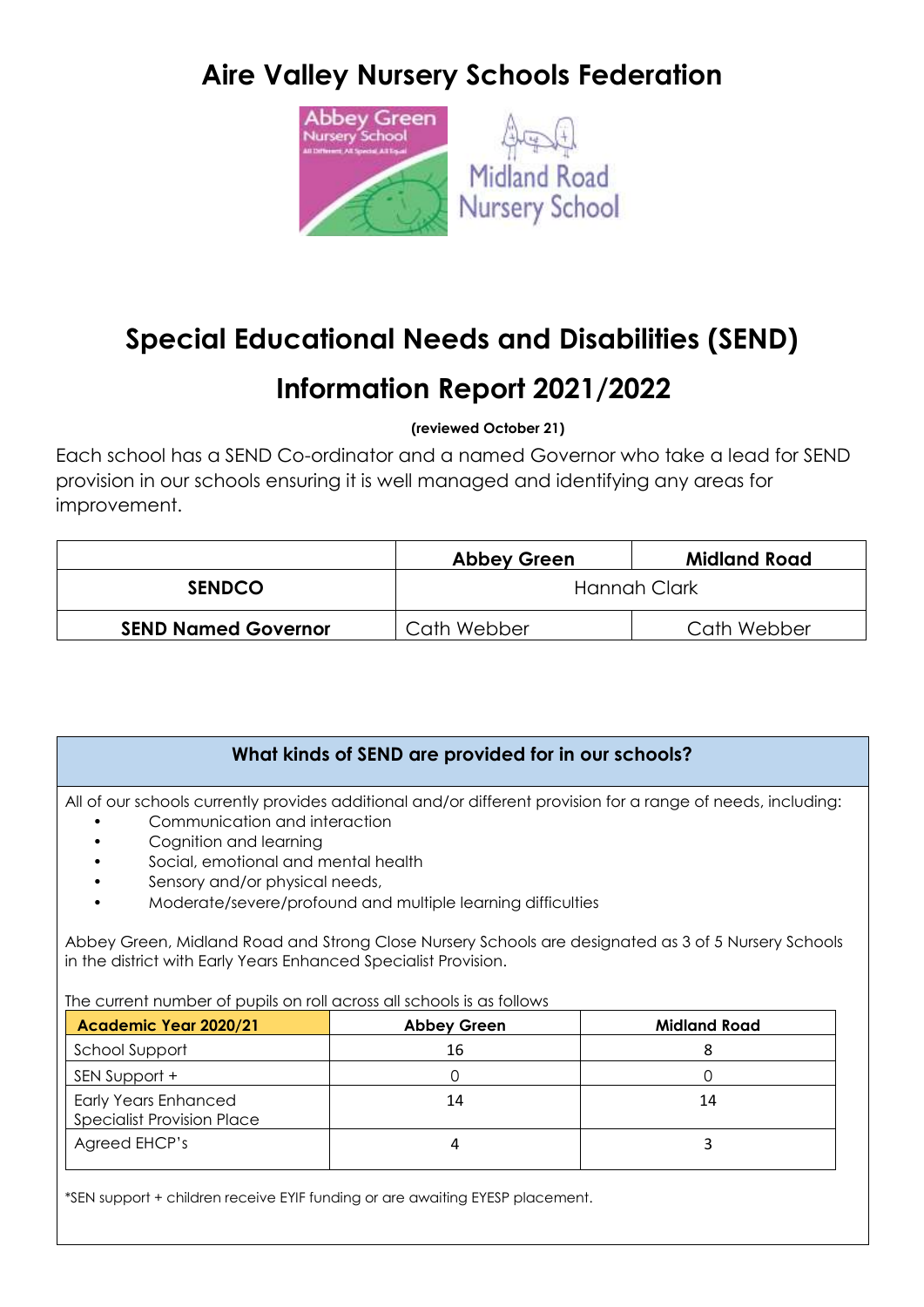## **How is SEND identified and assessed?**

**Identification** is made by staff through:

- **Observations**
- Information received through other agencies e.g. Speech and language therapist
- Concerns expressed by parents.

All our schools follow the stages set out in the revised SEND Code of Practice. This identifies the stage the child is at, and clarifies who is responsible for the additional provision that is needed to support the child's progress. Our system of observation and record keeping, which operates in conjunction with parents, enables us to monitor children's needs and progress on an individual basis.

Parents are consulted at every level of the intervention. Action is then taken to put effective support in place – this is known as the graduated approach

- Staff gather information through observations and assessments to identify any concerns, but also children's strengths
- Concerns are shared with the school SENCO as soon as possible
- Parents/carers are consulted and any concerns discussed.
- An Individual Support Plan (ISP) is written by the class teacher with support from the SENCO and put into place.
- Provision for extra support is made within the resources of the nursery
- The staff team remain responsible for working with the child on a daily basis
- Any interventions are reviewed termly

#### **Review**

At the review it may be decided that

- The child may be considered to no longer have any special educational needs.
- Intervention may need to continue at this stage
- Interventions may need to be adapted
- Help from external agencies as well as further intervention is required.

#### **How are parents and children involved in consultation?**

Our work with children is shared with and informed by parents through a range of strategies:

- Day to day discussions and dialogues
- Phone calls home
- Your child's electronic observation record
- Home/school diaries
- Parental consultations
- **ISP** reviews
- Team Around the Family meetings
- Annual questionnaires
- Additional meetings as required

The progress of children with an EHC Plan is formally reviewed at an Interim and Annual Review with all adults involved with the child's education.

Children's views are considered at all times, staff are trained in observing and identifying children's needs, likes and dislikes and this informs all their interactions.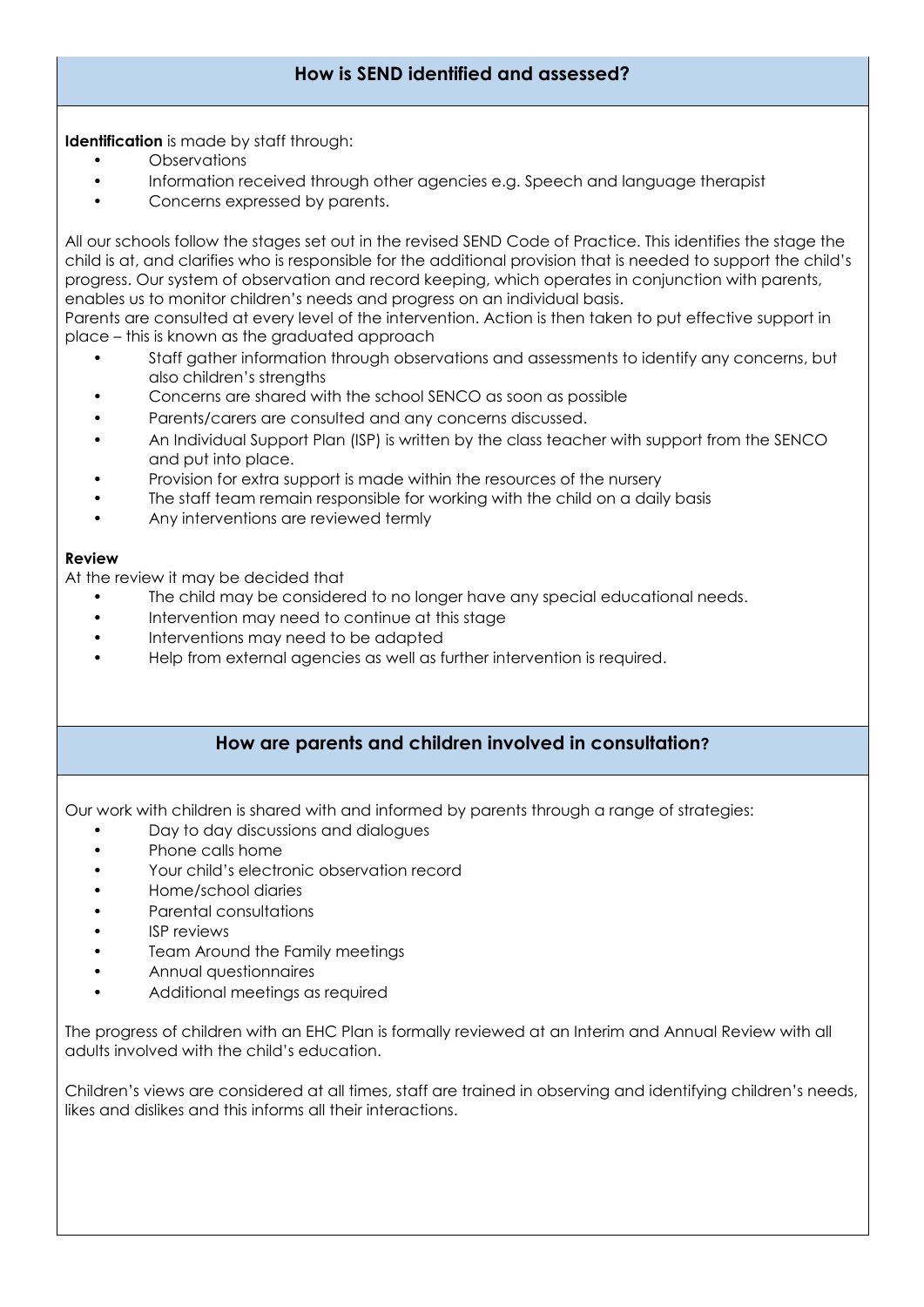## **How are children assessed and reviewed towards their outcomes?**

Children's progress is continually monitored by their class teacher or room leader through on-going observations and assessments, using the following as appropriate;

- EYFS Development Matters ages and stages of learning
- The Early Support Developmental Journal may also be used
- Individual Support Plans (ISP)
- Additional assessment tools such as Autism Progress Framework, Intensive Interaction Framework

We will follow the graduated approach and the four-part cycle of assess, plan, do, review.



- The teacher's/lead practitioners work closely with the SENCO to carry out a clear analysis of the child's needs. This will draw on:
- The teacher's//lead practitioner's assessment and experience of the child
- Their previous progress and attainment and behaviour
- Other teachers' /lead practitioner's assessments, where relevant
- The individual's development in comparison to their peers and national data
- The views and experience of parents
- The child's own views
- Advice from external support services, if relevant

All teachers and support staff who work with the child will be made aware of their needs, the outcomes sought, the support provided, and any teaching strategies or approaches that are required. We will regularly review the effectiveness of the support and interventions and their impact on the child's progress. This is done informally on an ongoing basis but more formally on a termly basis.

## **How do we support a child's move to primary school?**

Transition to primary school or specialist setting is a key part of the child's educational journey. As soon as your child is allocated a Primary School we make contact with them in order to plan transition arrangements.

When your child is moving to another school we will:

- Contact the new school's SENDCO and arrange a meeting between, parents, SENDCO, and class teacher
- Agree any visits / meetings as needed.
- Make any special arrangements and support that needs to be put in place for you and your child.
- Make sure that all records about your child are passed on as soon as possible to the receiving school

Please read our Transition to Primary School leaflet for further details on applying to Primary school. This details all of the current provisions available in Bradford and the process of applying for both Mainstream and Specialist provision and schools.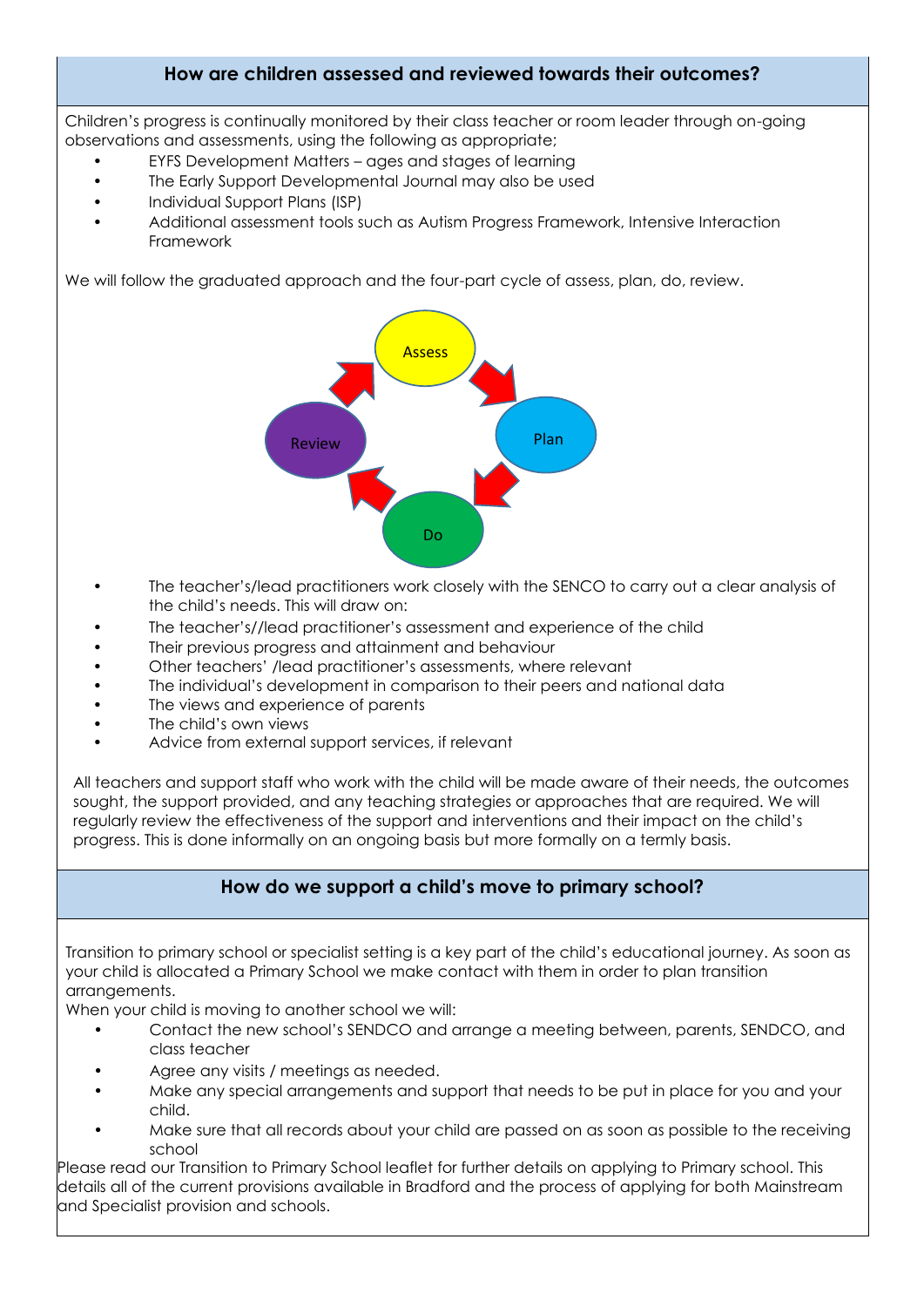## **What is our approach to teaching children with SEND?**

We believe in equality of opportunity and that this will only exist when we recognise and value differences and work together for inclusion. Inclusion does not mean that everything is the same for all children it means that we meet the needs of all children.

Children accessing our SEND provision have a higher level of support within the setting which enables them to gain the most from their experience in our schools. In addition to this individual or group interventions are in place to help children with SEND to make progress.

Teachers are responsible and accountable for the progress and development of all the children in their class.

- Quality First Teaching is our first step in responding to children who have SEND. This will be differentiated for individual children.
- Recommended interventions are also used where appropriate.
- Professional advice is integrated into the curriculum.

### **How are curriculum and learning environments adapted to cater for the needs of children with SEND?**

Provision for children with SEND is planned carefully and we have alternative spaces and provision as needed, however children are also integrated into the mainstream classrooms and are able to access the same provision as their peers.

We make the following adaptations to ensure all children's needs are met:

- Adapt the environment and activities to suit individual needs
- Adapting our resources and staffing
- Using recommended aids; picture cues, choosing boards, objects of reference, computers

See Accessibility Plan for more information.

#### **What additional support will children with SEND receive?**

Both of the Nursery Schools in our Federation are designated as Early Years Enhanced Specialist provision. The provision provides a high level of staffing and a specially adapted curriculum for the children who attend this unit.

Children with SEND who do not qualify for specialist provision will be part of mainstream provision. They will have an ISP in place which will be monitored by their key person and their class teacher. Any specialist interventions will be delivered by their key person.

We have specialist teachers and practitioners and support workers who are trained to deliver or implement interventions and alternative communication systems recommended by other professionals such as 'Intensive Interaction', 'Objects of Reference', and 'Makaton'.

Staffing ratios are carefully considered in order to meet the needs of each child

 We work with a range of agencies to provide support for children with SEND and value the expertise and support that multi-agency working brings. *See Working with other agencies*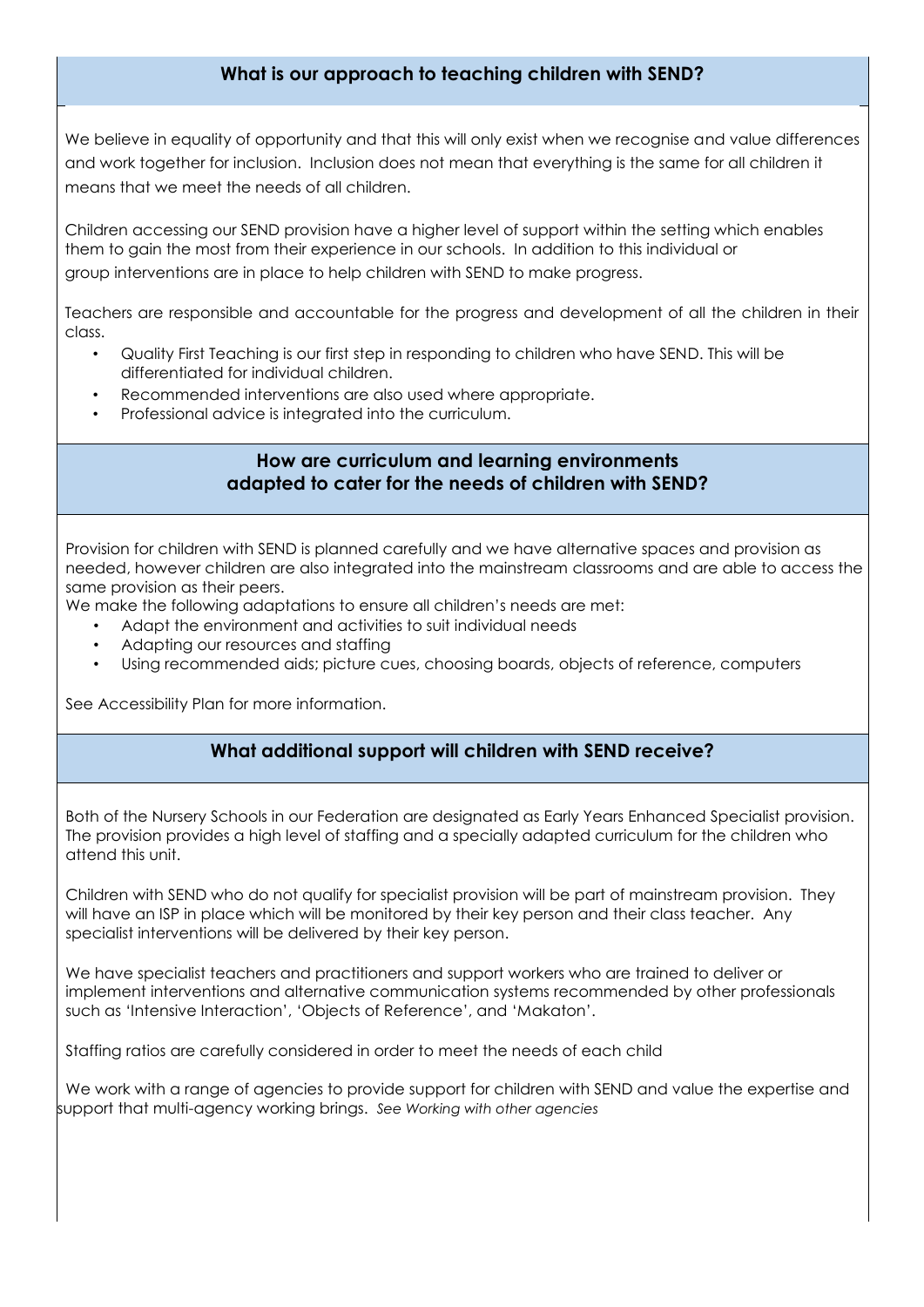## **How is the effectiveness of the provision evaluated?**

We believe that the quality of our provision is maintained through clear policies and procedures which are monitored regularly.

We evaluate the effectiveness of provision for children with SEND by:

- Reviewing children's individual progress towards their goals each term
- Reviewing the impact of interventions
- Classroom observations
- Monitoring by the SENDCO
- Monitoring by the named governor
- Monitoring by external sources, such as OFSTED or SEND specialists
- Holding annual reviews for children with EHCPs.

**How are children with SEND enabled to engage in activities that others take part in?** 

It is important that all children are able to take part in all aspects of nursery life regardless of their SEND.

- All children are encouraged to go on visits
- All children are encouraged to take part in enhanced activities e.g. Dance

• No child is ever excluded from taking part in these activities because of their SEN or disability NB – individual risk assessments and adjustments to staff will be done to ensure that children can take part safely.

#### **What support is provided for emotional and social development?**

Children's Personal, Social and Emotional development is one of the seven areas of learning within the Early Years Foundation Stage curriculum and staff plan and assess all children on an ongoing basis. More specific planning and assessment for children with SEND will take place as needed and this includes use of;

- Developmental Journal or Development Matters assessment tools
- Individual targets are given to children to help support this development with Intensive Interaction, small group work and support for peer to peer interactions.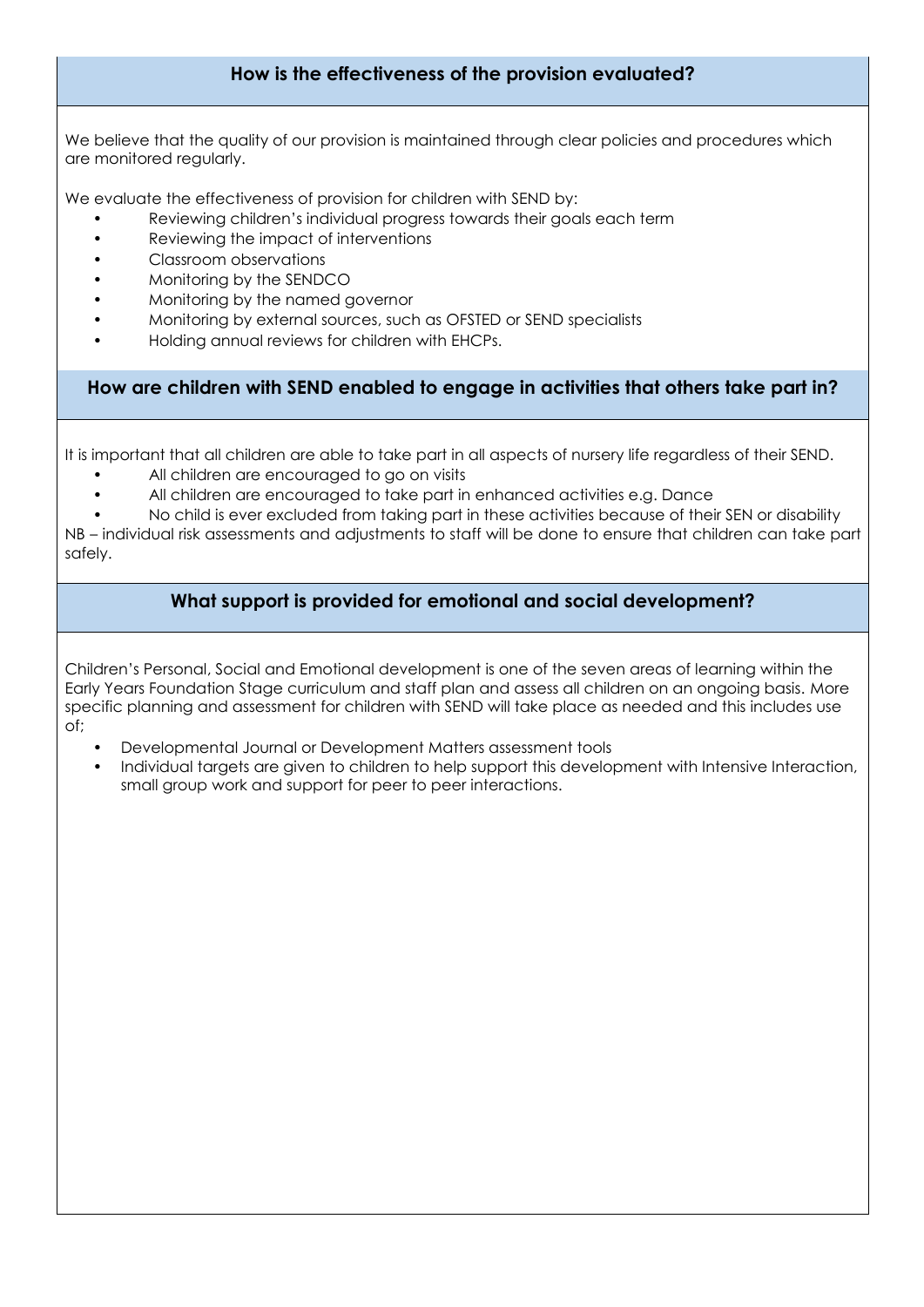## **Working with other agencies.**

Working with outside agencies in a crucial element of support for children with SEND. We endeavour to work in a cooperative way with all outside agencies to ensure the best support is provided for children with SEND.

Services provided by Bradford Authority supporting children with:

- Visual impairment
- Hearing impairment
- Physical and Medical team
- Multi-Sensory
- Autism Outreach Service
- Pre 5/ Early Years' Service
- Educational Psychology Service

Services provided by health

- Physiotherapy
- Speech and Language Therapy (SALT)
- Occupational Therapy
- Health Visitor
- Child Development Centre
- Community Paediatrician
- Professional training for staff to provide medical interventions

## **Amendments During Covid-19**

There are several changes to the provision for children with SEND to accommodate home learning and manage transition to primary school. Covid-19 amendments to usual practice are as follows:

#### **Changes to the Education, Health Care Assessment Process and Annual Reviews. The 20 week process**

The local authority **must** still consider requests for a new EHC needs assessment or a re-assessment. Where the local authority decides to carry out an EHC needs assessment, it **must** still secure all of the required advice and information in order to be able to issue a plan.

- *A reason related to the incidence or transmission of coronavirus (COVID-19) may make it impractical to complete the next stage of the process on time. In such a situation, the local authority will need to proceed to conclude the next stage as soon as practicable rather than within the statutory deadlines (16 weeks if it decides not to issue a plan, 20 weeks otherwise) (Regulations 10(1) and 13(2)).*
- *If it is impractical for the local authority to meet the initial 6 week deadline because of a reason relating to the incidence or transmission of coronavirus (COVID-19), then it must instead reach that decision as soon as practicable*.

Upon referral, signed consent **must** be provided else the EHC assessment process cannot continue. We have enclosed a training manual as well as the new referral form which **must** be completed when submitting a request.

- **We will endeavour to make decisions to assess by week 6**.
- \* The decision to assess is based on existing advice, therefore we request that you ensure the EHC assessment referral is comprehensive and that you submit evidence which you have gathered through your APDR cycles.
	- o This may include the child / young persons My Support Plan as well as professional advice you have commissioned.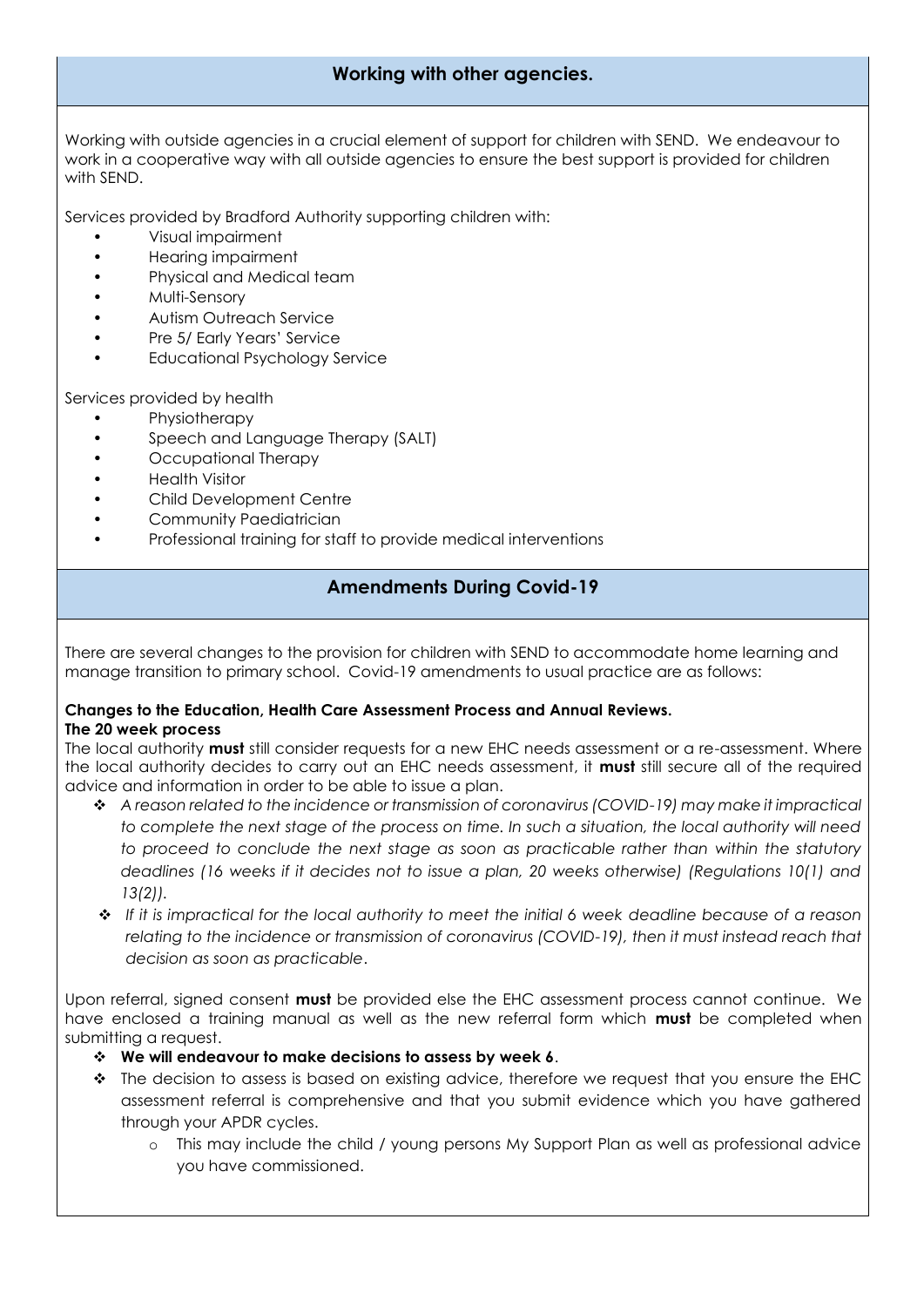To prevent prolonging the process, an Educational Psychologist will endeavour to provide advice using a range of assessment methods. This could include using existing reports, have telephone conversations with parents/carers and children and young people, speaking to professionals, etc. Settings will receive correspondence via email and arrange a conference call or video consultation with the SENCO / relevant professionals at the setting. Parents / carers and the child / young person will also be contacted for their views.

If an EHC plan is agreed:

- in parallel with sending the EHC plan and consultation to name your setting via email, an Officer will also endeavour to contact you by phone. Please ensure messaging facilities are available in case you are not.
- $\bullet\quad$  Where possible parents will be emailed a copy of the draft EHC plan and phoned to ensure this has arrived by a Senior Officer; parents still have 15 days to give views and make representations on the content of a draft plan.
- \* A co-production meeting will be held virtually if parent requests any amends to the draft.
- $\cdot \cdot$  We will endeavour to issue the final within the 20 week timescale.

#### **Annual Reviews**

The legislation around annual reviews remains the same. For instance, where the needs of the child and young person may have changed, **it may be necessary** for the local authority to conduct an early review of the EHC plan.

#### **Consultations and admissions**

Whilst the Secretary of State for Education now has powers under the Coronavirus Act 2020 by notice temporarily to dis-apply the duty to admit, he has not issued any such notice at this point in time.

#### **Admissions and attendance arrangements for children with ECHP's**

All children with ECHP's are eligible to attend Nursery under Government Guidance.

#### **Home/school contact and Home learning.**

- Children's key people and the SENCO have been in regular contact with families for children with SEND, including children who have been allocated to us through the Early Years Specialist Provision consolation process. (See next section for more details.)
- Home learning packs have been sent to families where children cannot attend due to health reasons.

#### **Transition arrangements.**

 Where it is not possible to transfer information in the usual way, during COVID-19, it may be required that information is passed via secure email. This will be discussed with individual families.

## **Complaints about SEND provision**

Complaints about SEND provision in our school should be made to the class teacher/SENCO in the first instance. They will then be referred to the school's complaints policy.

The parents of children with disabilities have the right to make disability discrimination claims to the first tier SEND tribunal if they believe that our school has discriminated against their children. They can make a claim about alleged discrimination regarding:

- **Exclusions**
- Provision of education and associated services
- Making reasonable adjustments, including the provision of auxiliary aids and services